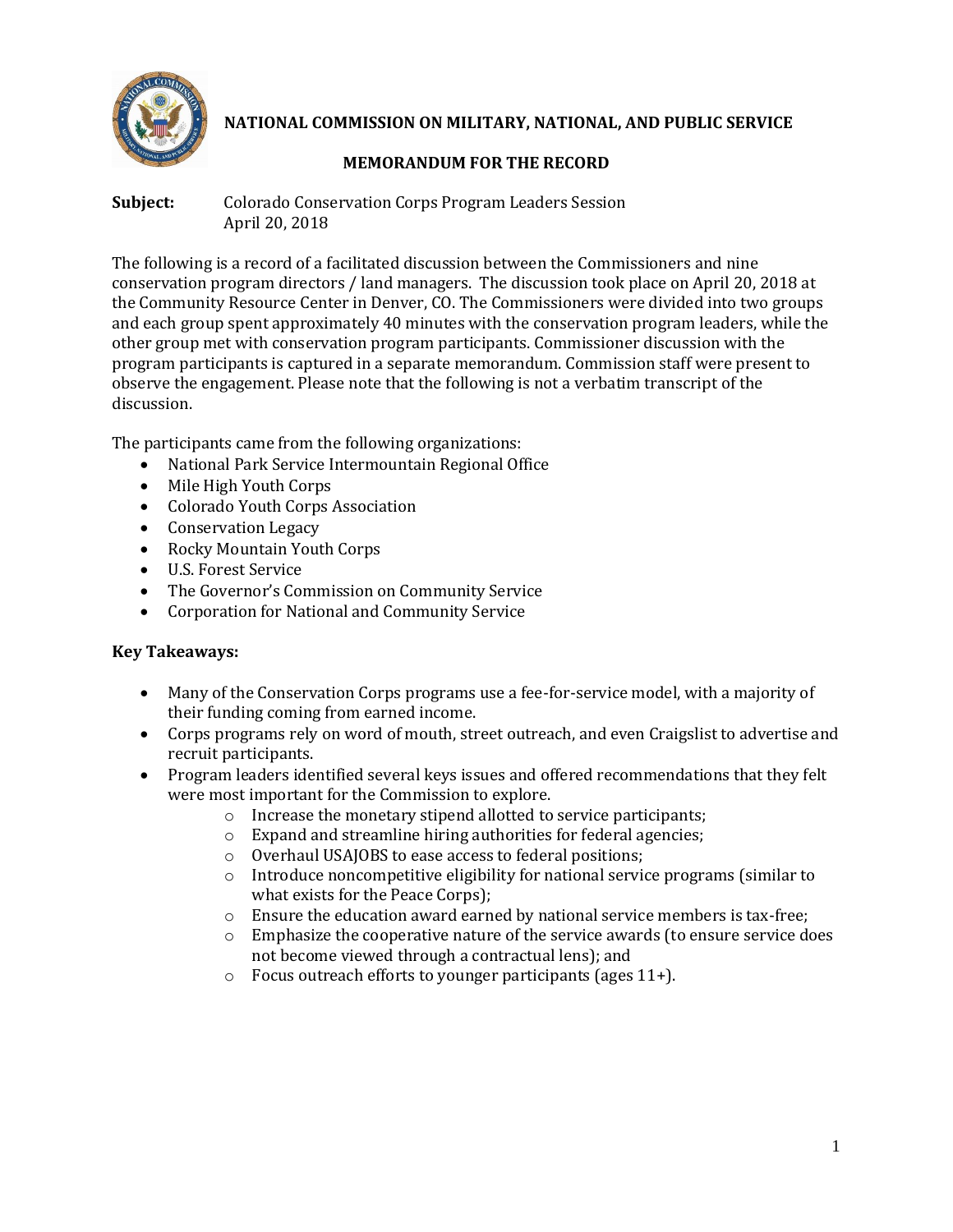#### **Meeting Discussion:**

*The Commission's meeting with program leaders occurred in two sessions. The first group of Commissioners to engage with the program leaders included Dr. Joe Heck, Ed Allard, and Janine Davidson. The second group consisted of Debra Wada, Steve Barney, and Shawn Skelly. Each session lasted approximately 40 minutes.*

*During the first session, program leaders were asked to introduce themselves and their program. After going around the room, the Commissioners engaged in a discussion and ended with a "lightning round" to share their top one or two recommendations with the Commission. The second group was briefed by staff on the "lightning round" recommendations and then engaged in discussion. The following is a combined summary of the discussions.* 

*Commissioner prompts: Offer a summary of your program, identify any barriers to service that you see, and highlight issues of concern.* 

The Rocky Mountain Youth Corps started under local government in the Steamboat Springs Parks and Recreation Department. It has since turned into a  $501(c)(3)$  non-profit. It began with a focus on 18-23 year olds, but has expanded to younger kids as well. Participants between the ages 11-15 years old work once a week and are simply "local kids on local projects." Older participants work on trail repair, fire crews, chainsaw crews, and historical preservation. They estimate that of the \$3 million needed to fund the program, 60-75% comes from earned income by the participants, 10% is federally funded, and the rest comes from private sector funds. The program has captured about 15-20 years of data on benefits to the members.

The Mile High Youth Corps has 4 career pathways, with approximately 200 youth per year focused on youth development, community impact, earth, and conservation. About 52% of the program is run by fee for service. The rest of the funding comes from a CNCS grant, followed by a Department of Labor grant.

The U.S. Forest Service uses 5000 youth annually to fight fires, manage trails, help with IT, manage fuels, etc. These youth provide an estimated \$4 million value in service. Since many of the youth with the U.S. Forest Service are from rural areas, having the economic means to serve is one of the most significant barriers to service. Being able to arrange and/or afford housing is a notable problem.

Conservation Legacy entered a 5-year agreement with the Bureau of Land Management to execute missions. The federal agencies identify the needs and the Corps provide people and matching dollars. If the organization is not working with public land authorities, the Corps cannot partner with that agency. This precludes organizations such as NOAA, the Bureau of Indian Affairs, and the Army Corps of Engineers. They are exploring ways around that.

The National Park Service noted that 60% of its youth hiring is coming through Youth Corps, because they "do great work" and the Corps bring a diversity to the applicant pool that otherwise is not present in the hiring process. The National Park Service representative noted that Corps is a way to engage in community building, and it is essential to see the partnership between the Corps and the agencies as a cooperative agreement. It is not a "contract" that looks at bids and competitive costs, but rather it is service-oriented.

The Colorado Youth Corps Association has many Corps members who want to be in public service but can't get through the federal hiring process. The cumbersome nature of the hiring process acts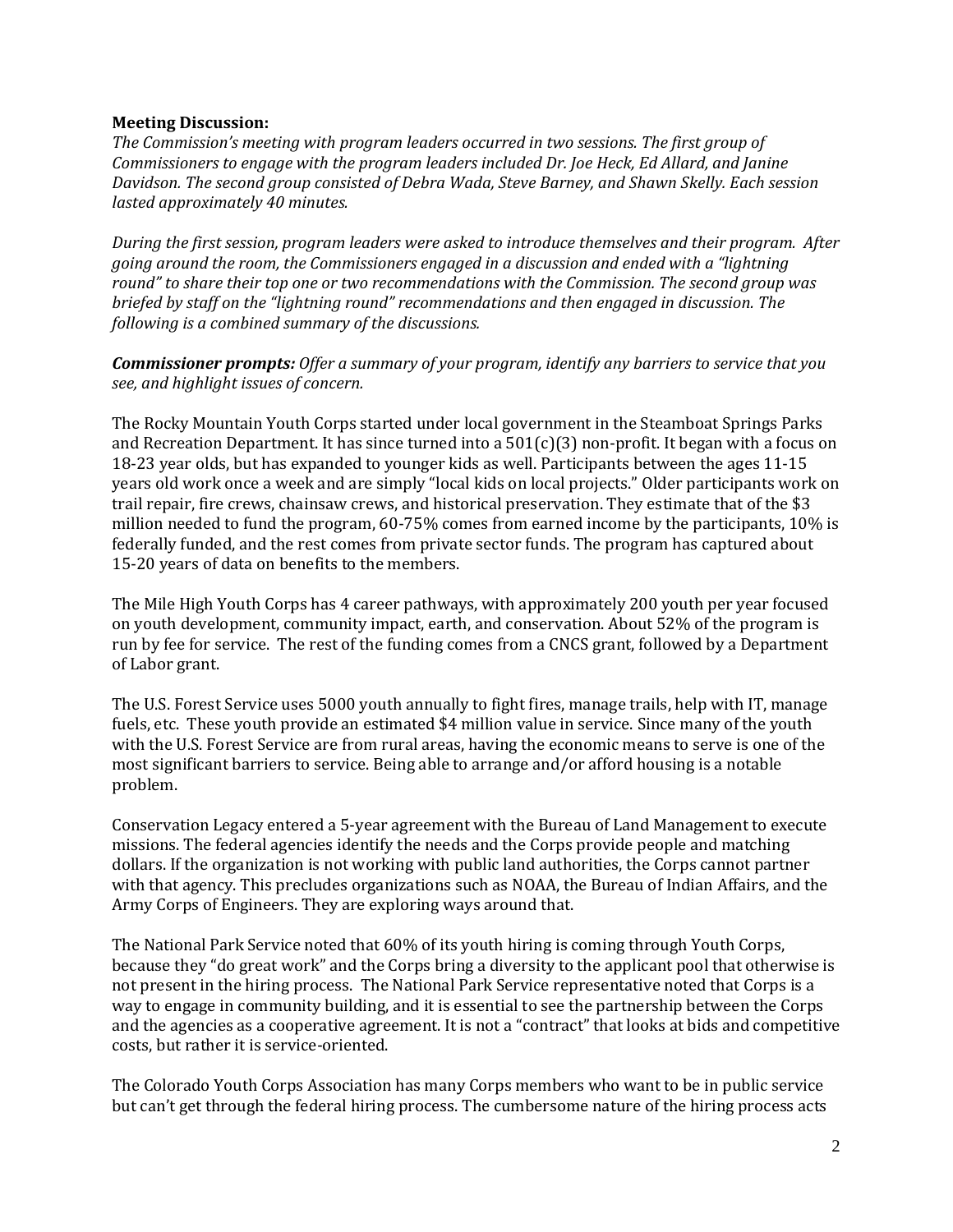as a real barrier. Colorado Youth Corps Association invested time and resources into creating a 100+ page guide for members on how to navigate USAJOBS (available free online with registration). In addition, the Corps have grown significantly from their inception and the law and hiring authorities seem outdated now. The proposals in the 21st Century Service Corps legislation would change these authorities and could address many of these issues.

### *Commissioner prompts: How does your program recruit young people?*

• *Response themes*: Various Corps programs advertise in different ways, depending on the target demographic. However, very little formal marketing occurs; programs rely on word of mouth, street outreach, and even Craigslist to advertise and recruit.

One leader explained his program had zero dollars for marketing, which meant they relied heavily on word-of-mouth, estimating that to be 50% of their successes. Another program director noted they primarily used Craigslist to advertise. It is free and has been effective, stating they receive 5 or 6 applicants for every position, indicating there are not enough opportunities available to those interested. A program targeting opportunity youth indicated they used 'street outreach' [standing on street corners in downtown areas] to advertise. One program leader mentioned career fairs.

Multiple program leaders noted that the stipend is not keeping pace with minimum wage, making recruiting difficult. One indicated that in some counties, the program falls under the jurisdiction/influence of workforce development organizations at the local level. He thought this was useful in that it offered potential participants an alternative to temporary jobs.

One participant noted that there could be more incentives for younger children. Programs to encourage conservation, internships, and other ways to increase awareness in kids even as young as 11 would help get the word out about the Corps programs that might be an option when the children are older. Another referenced the "Learn and Serve" concept, noting that a conceptual stepladder of service is useful for middle school and high school students. On a related note, one program leader felt that when you target middle school, you tend to get "families" given the age of the children and scheduling issues – but when you target high school, you tend to just capture the student. Several program leaders then discussed their personal family situations and how service was often tough to fit in between activities like soccer and cub scouts.

One federal representative noted that internship programs are seen as wildly successful, but more and more internship programs are being 'professionalized.' By that he noted intern opportunities which were developed for staff support positions, such as IT, to bring in college grads and link them with federal agencies.

One leader noted that residential programs (for age 15-18 year olds) are very competitive.

One program director mentioned conducting science camps at schools to engage youth. The goal is to ensure the kids have fun while doing service.

# *Commissioner prompts: In a 'lightning round,' please tell us the one or two most important recommendations that the Commission should explore?*

• Program leaders identified several keys issues and offered recommendations that they felt were the most important for the Commission to explore, including: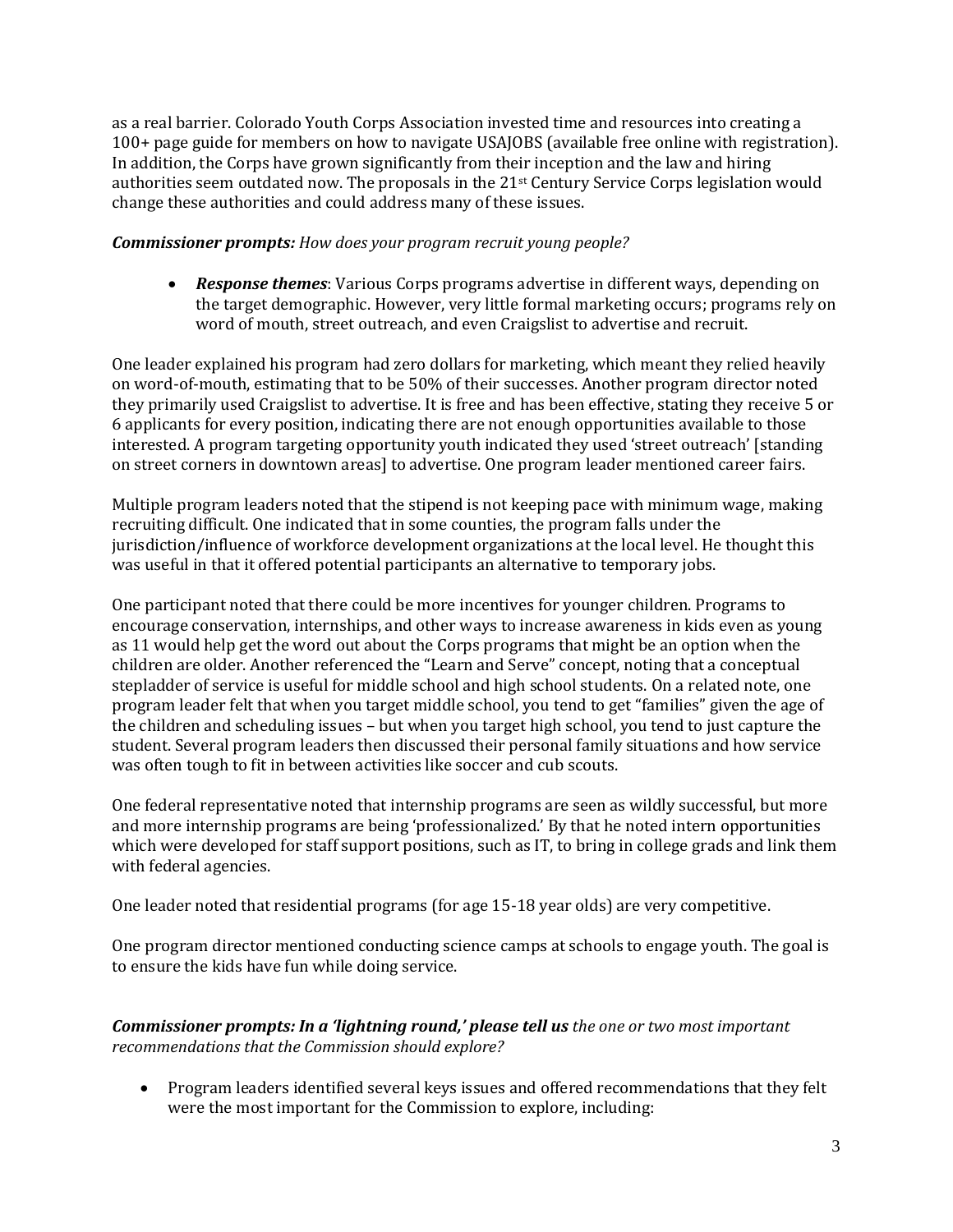- o Increase the monetary stipend allotted to service participants;
- o Expand and streamline hiring authorities for federal agencies;
- o Overhaul USAJOBS to ease access to federal positions;
- o Introduce noncompetitive eligibility for national service programs (similar to what exists for the Peace Corps);
- $\circ$  Ensure the education award earned by national service members is tax-free;
- o Emphasize the cooperative nature of the service awards (to ensure service does not become viewed through a contractual lens); and
- o Focus outreach efforts to younger participants (ages 11+).

*Commissioner prompts: The Corps members (from the other session) discussed wraparound services and how important they were. Could you help us understand wrap-around services? A short discussion clarifying terminology followed.* 

One program leader mentioned that in youth development, the focus is on overcoming adversity. The Corps follows a storming, norming, forming, and performing model. The program is aimed to develop resiliency in general. One part of the program is ATOD, which refers to alcohol, tobacco, and other drugs. She noted, for example, that one summer program requires members to be free of ATOD for the duration of the session (approximately 12 weeks) and that members tend to respond positively to this program requirement. She said she has heard from participants that it was "great to have a clear head," and thought these kinds of efforts developing holistic programs were worthwhile.

Another program targeted to opportunity youth described wrap around services as anything from bus pass support to lessons on healthy relationships to career progression. The program leader felt healthy relationship training was amongst the most important services offered to young people.

A different leader expressed frustration regarding the low stipend that helps create the need for wraparound services, noting that her program has to explain how to get food stamps so participants can survive while serving because they cannot afford to live on the stipend.

One leader noted intensive support for case management requires resources. She also felt these services vary by program and therefore felt strongly that there cannot, and should not, be a national answer to what wraparound services to provide.

A federal agency representative noted the importance of ensuring agencies think broadly about engaging young people. He noted there is a cultural push to think the Corps programs are designed to facilitate federal hiring. He thinks hiring is a good side-effect, but that the goal is to develop young people. If you focus too exclusively on hiring, or treat the Corps as "contractors", then you will miss the point of the engagement. He felt the National Park Service has a general skepticism towards outside entities, particularly the private sector, and he would not want the Corps to be seen as contractors. In his opinion, NPS likes to keep distance between outside entities, and often uses "Friends of" groups (ie, Friends of National Park Service) or Foundations to raise additional funding to offer a degree of separation between the private sector and the federal agency.

# *Commissioner prompts: How do you feel about mandatory national service?*

One leader responded, "Don't go national." She felt they didn't necessarily need to invent something new, but rather re-market existing opportunities.